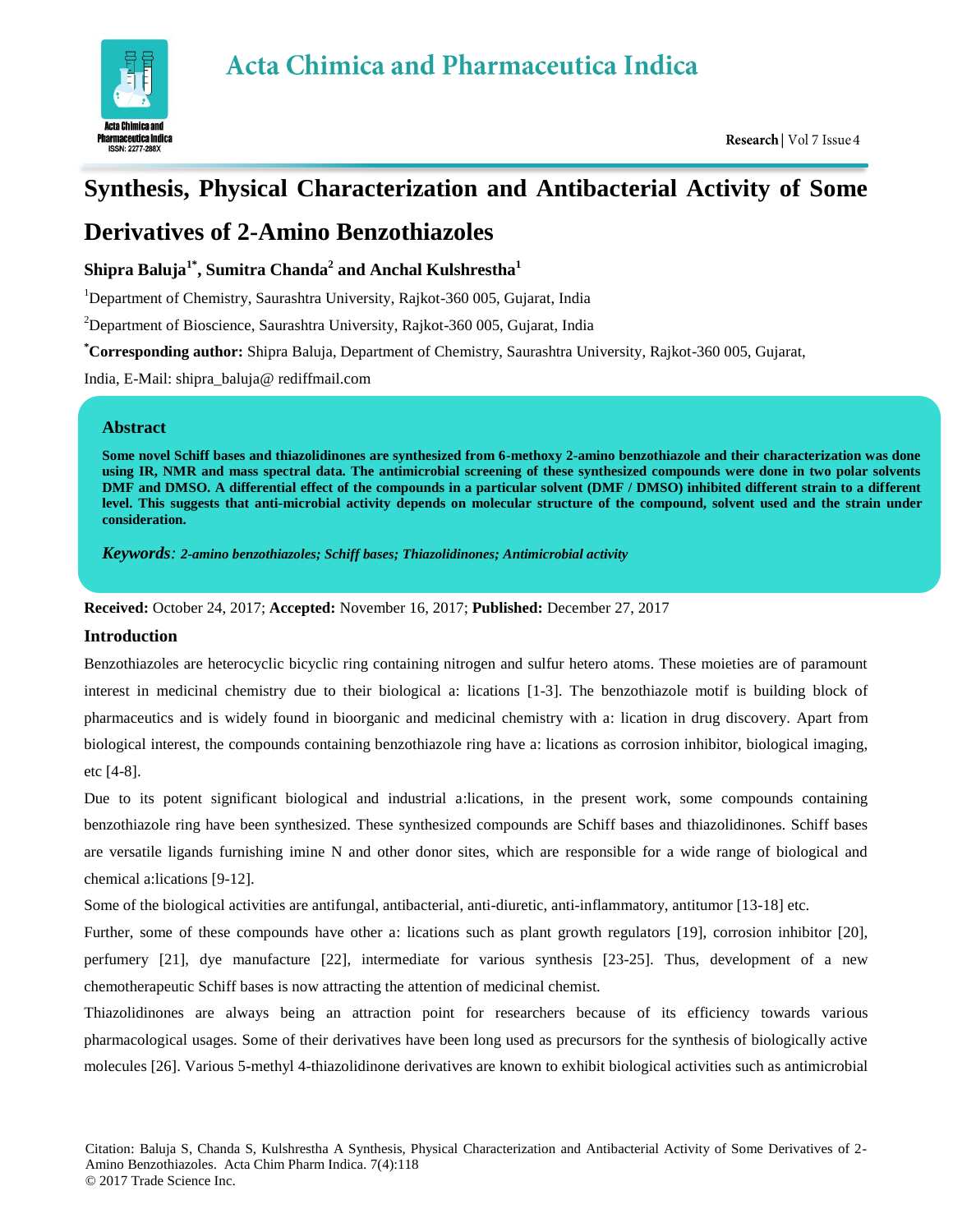[27, 28], anticonvulsant [29], anti-cancer [30], antiviral [31, 32], insecticidal and herbicidal activity [33], anti-HIV and antitubercular [34], anti-inflammatory [35] etc.

Thus, in the present work, some new Schiff bases and thiazolidinones are synthesized from 6-methoxy-2-amino benzothiazole and their structure characterization was done by IR, NMR and mass spectral data. The antibacterial activities of these synthesized compounds were evaluated against some gram positive and gram negative bacterial and fungal strains in two solvents: dimethylformamide (DMF) and dimethylsulfoxide (DMSO).

#### **Experimental**

#### **Synthesis**

**[A] Synthesis of 6-methoxy 2-amino benzothiazole:** A solution of p-methoxy aniline (1 mole) in chlorobenzene was prepared in a three-necked, round-bottom flask fitted with a stirrer, reflux condenser, thermometer, and droing funnel. Over a period of 5 minutes, 0.55 mole of concentrated sulfuric acid was added drop wise. 1.1 moles of sodium thiocyanate was added to this mixture and solution was heated for 3 hours at 100°C in an oil bath. The solution, which now contained the thiourea, was cooled to 30°C. 1.34 moles of sulfuryl chloride was added to this solution over a period of 15 minutes. Care was taken not to increase the temperature greater than 50°C. The mixture was kept at 50°C for 2 hours and solution was filtered. The solid residue was then dissolved in hot water, and concentrated ammonium hydroxide was added. The precipitated 6- methoxy 2-aminobenzothiazole was filtered and was washed with water. The crude product was isolated and crystallized from absolute ethanol.

**[B] Synthesis of 4-[(Z)-[(6-methoxy-1,3-benzothiazole-2-yl)imino]methyl] phenol:** Equi molar mixture of 6-methoxy 2 amino benzothiazole and 4-hydroxy benzaldehyde was taken in ethanol using catalytic amount of glacial acetic acid and the reaction mixture was refluxed for 10 hrs. The product was isolated and crystallized from absolute ethanol. Similarly other Schiff bases were obtained.

#### **Thiazolidinones**

**[A] Synthesis of 6-methoxy 2-amino benzothiazole:** As above

**[B] Synthesis of 4-[(Z)-[(6-methoxy-1,3-benzothiazole-2-yl)imino] methyl] phenol:** As above

**[C] Synthesis of 2-(4-hydroxyphenyl)-3-(6-methoxy-1,3-benzothiazol-2-yl)-5-methyl-1,3-thiazolidin-4-one:** Equimolar mixture of 4-[(Z)-[(6-methoxy-1,3-benzothiazole-2-yl)imino] methyl] phenol and thioglycolic acid was heated at 120°C for 10-12 hrs. The reaction mixture was cooled and treated with 10% sodium bicarbonate solution. The solid product was thus separated, filtered and washed with water and was crystallized from absolute ethanol. Similarly other thiazolidinone derivatives were synthesized. The reaction Schemes of these compounds are given in **FIG. 1**. All the synthesized Schiff bases and thiazolidinone compounds were recrystalized and purity of compounds was checked by TLC. Their structure confirmation was done by IR, NMR and Mass spectra data.

#### **Ion exchange of Zeolite erionite**

**Antimicrobial activity:** The antibacterial and antifungal activities of all the synthesized compounds were studied in DMSO and DMF using Agar well diffusion method. The solvent DMSO and DMF were also purified before use by standard method [36].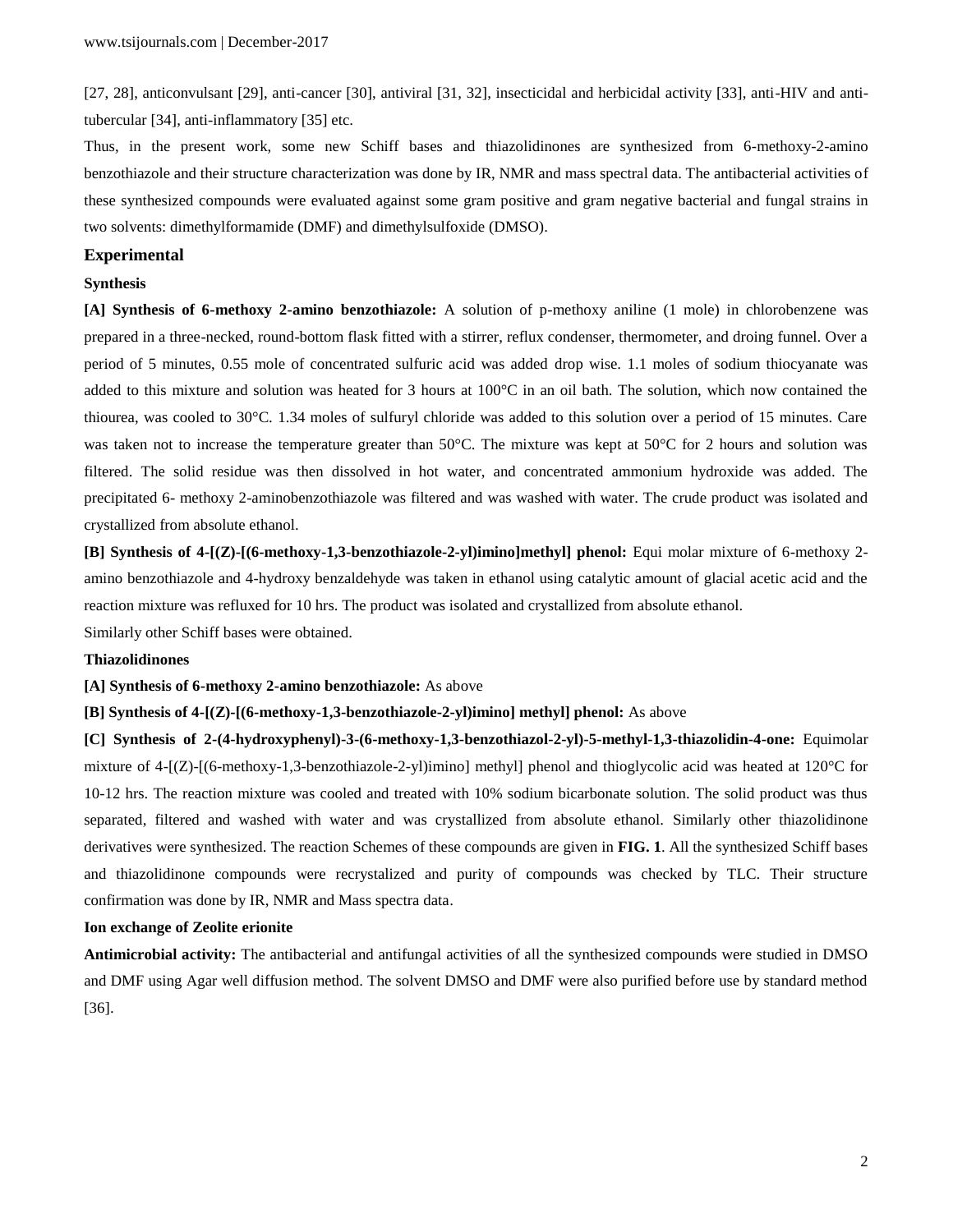

FIG.1. **Reaction Scheme for the Synthesis of Schiff bases and Thiazolidinone derivatives**

**Preparation of the test compound:** The synthesized compounds were dissolved in DMF and DMSO at concentration of 2 mg/100 μl.

**Test microorganisms:** The synthesized Schiff bases and Thiazolidinone were tested for its antibacterial activity against two Gram positive *Bacillus cereus* (ATCC 11778) and *Micrococcus flavus* (ATCC 10240), two Gram negative bacteria viz. *Escherichia coli* (ATCC 25922) and *Proteus mirabilis* (NCIM 2241) and two fungus *Cryptococcus luteolus* (ATCC 32044) and *Candida tropicalis* (ATCC 4563). Microorganisms were obtained from National Chemical Laboratory (NCL), Pune, India. Microorganisms were maintained at 4°C on nutrient agar slants.

## **Results and Discussion**

**TABLE 1** shows some physical properties of the synthesized Schiff bases

TABLE 1**. Physical constants of Schiff Bases**

| Sr.<br>No.     | Compound<br>Code | Mol. Formula           | R                                     | Mol.Wt<br>(g) | M.P.<br>$\rm ^0C$ | Yield<br>$\frac{6}{9}$ | $R_f$ |
|----------------|------------------|------------------------|---------------------------------------|---------------|-------------------|------------------------|-------|
|                | $AKBS-1$         | $C_{15}H_{12}N_2O_2S$  | $4-OH-C6H4$                           | 284.33        | 248               | 68                     | 0.53  |
| 2              | $AKBS -2$        | $C_{15}H_{12}N_2O_2S$  | $2-OH-C6H4$                           | 284.33        | 112               | 65                     | 0.51  |
| 3              | $AKBS -3$        | $C_{15}H_{11}N_2O$ SCl | 4-Cl-C <sub>6</sub> H <sub>4</sub>    | 302.77        | 140               | 57                     | 0.47  |
| $\overline{4}$ | AKBS-4           | $C_{15}H_{11}N_2OSCl$  | $3$ -Cl-C <sub>6</sub> H <sub>4</sub> | 302.77        | 185               | 60                     | 0.49  |
| 5              | $AKBS -5$        | $C_{15}H_{11}N_3O_3S$  | $3-NO_2-C_6H_4$                       | 313.33        | 180               | 68                     | 0.52  |
| 6              | $AKBS -6$        | $C_{15}H_{12}N_3O_3S$  | $2-NO_2-C_6H_4$                       | 313.33        | 156               | 54                     | 0.50  |
| 7              | AKBS-7           | $C_{17}H_{14}N_2OS$    | -CH=CH- $C_6H_4$                      | 294.37        | 102               | 42                     | 0.58  |
| 8              | $AKBS -8$        | $C_{15}H_{11}N_2OSF$   | $4-F-C6H4$                            | 286.32        | 172               | 49                     | 0.46  |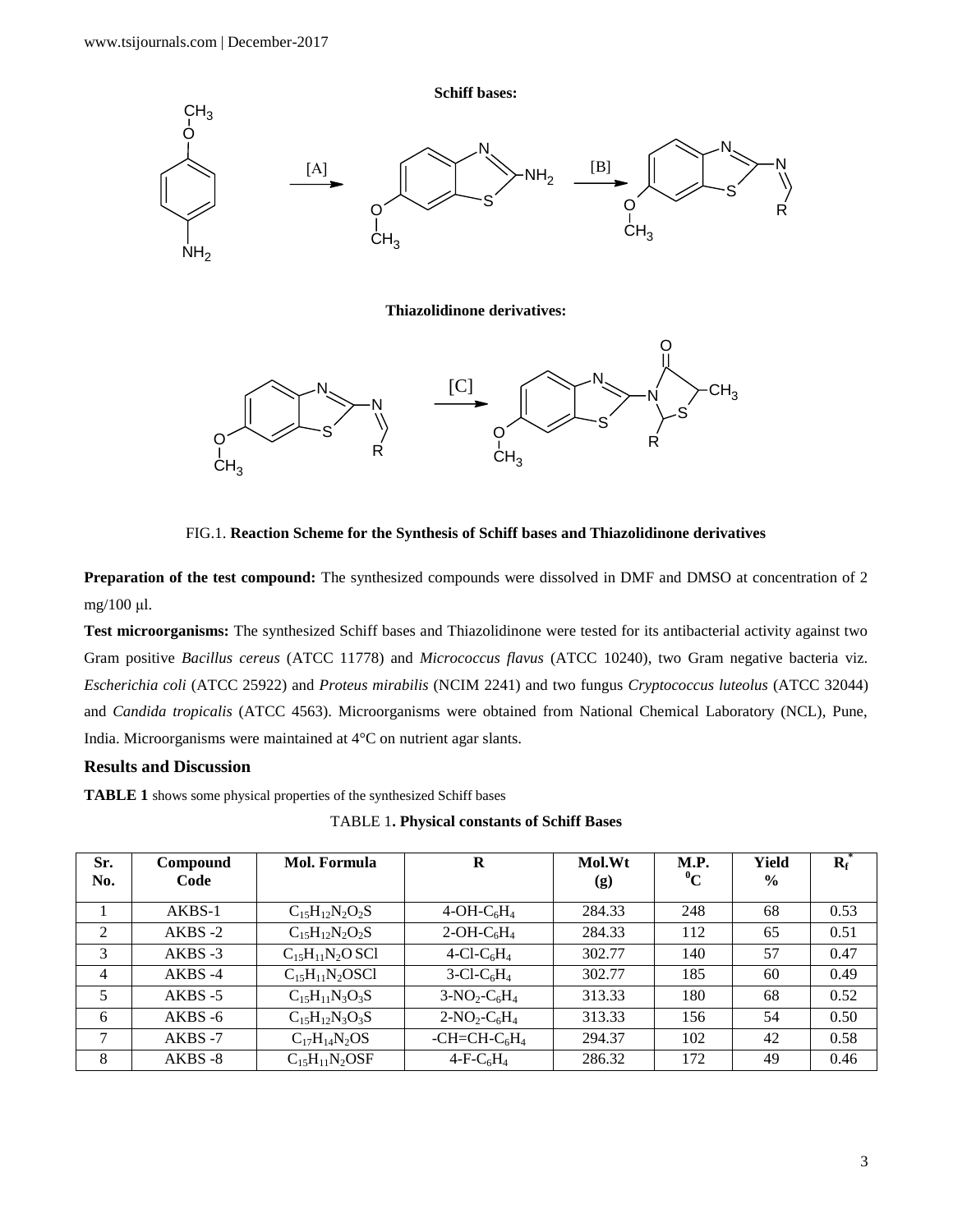|    | VDC<br>ഫറ | $\alpha$<br>. .<br>. .<br>41 V O O<br>10 Г | hthalene<br>220<br>19 F H<br>-па | ാറ<br>21 O<br>-<br>.د.ه ۱ | $\sim$<br>104 | IJ                       | $\overline{\phantom{0}}$<br>J.34 |
|----|-----------|--------------------------------------------|----------------------------------|---------------------------|---------------|--------------------------|----------------------------------|
| 10 | KBS-10    | $N_2OS$<br>-10-<br>544<br>رے               | thracene<br>ан                   | 368.45                    | 40            | $\overline{\phantom{a}}$ | 59<br>U.J.                       |

### **Characterization of zeolite/polymer composites**

**Schiff Bases: FIG. 2** shows the zone of inhibition against the Gram positive bacteria in DMF and DMSO. It is observed in DMF that against *B. cereus*, AKBS-9 exhibited maximum inhibition whereas AKBS-1, AKBS-3, AKBS-4, AKBS-5, AKBS-6, AKBS-7, AKBS-8 and AKBS-10 exhibited moderate inhibition. Minimum inhibition is observed by AKBS-2. Against *M. flavus*, AKBS-7 exhibited maximum inhibition followed by AKBS-1, AKBS-2, AKBS-3, AKBS- 5, AKBS- 8 and AKBS-10. AKBS-9 exhibited minimum inhibition. AKBS-4 and AKBS-6 could not affect this bacterium. In case of DMSO, for *B. cereus* AKBS-2 and AKBS-3 exhibited maximum and minimum inhibition. Against *M. flavus*, AKBS-3 exhibited maximum inhibition as compared to other compounds.







FIG. 2**. Zone of inhibition of Schiff bases against Gram positive bacteria in (A) DMF and (B) DMSO. ■: AKBS-1, ■: AKBS-2, ■: AKBS-3, ■: AKBS-4, ■: AKBS-5, ■: AKBS-6, ■: AKBS-7, ■: AKBS-8, ■: AKBS-9, ■: AKBS-10.**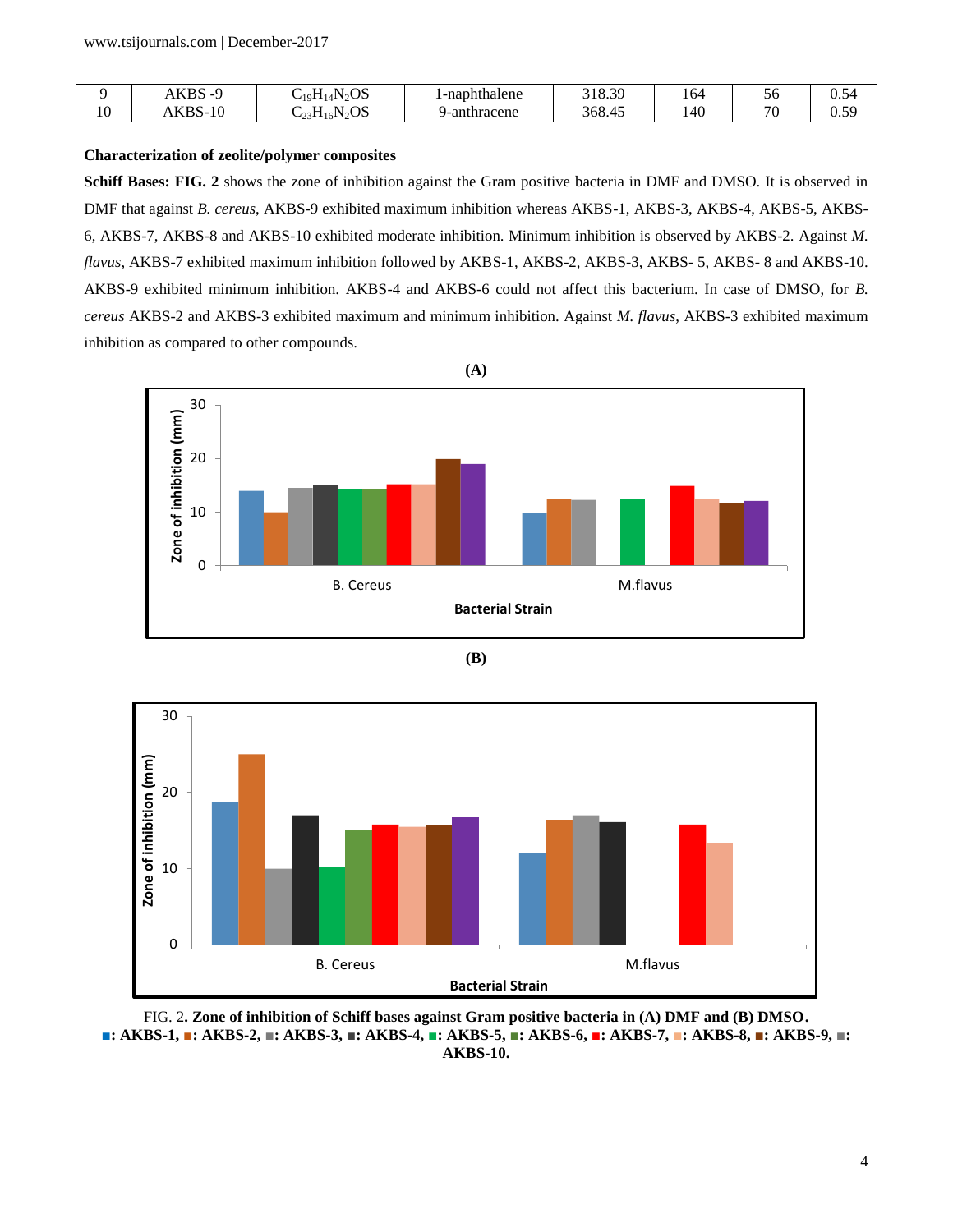Thus, inhibition depends on solvent, strain and structure of compound. AKBS-9 contains naphthalene substitution whereas AKBS-2 contains 2-hydroxy substitution. Thus, in DMF, for *B. cereus*, naphthalene substitution is most effective whereas 2 hydroxy substitution is least effective. Against *M. flavus*, phenyl acrylic substitution (as in AKBS-7) is most effective. The substitutions, 2-hydroxy (as in AKBS-2) and 4-chloro (as in AKBS-3) are not effective at all.

In DMSO, against *B. cereus* AKBS-2 containing 2-hydroxy substitution is most effective whereas 4-chloro (as in AKBS-3) is least effective. The compounds AKBS-1 and AKBS-4 also contain hydroxyl and chloro substitutions but at different positions. However, these compounds are found to be less effective. Thus, the position of substitution also plays an important role in inhibition. AKBS-8 exhibited minimum inhibition. AKBS-5, AKBS-6, AKBS-9 and AKBS-10 did not exhibit inhibition against this bacterium. Thus, in this case, 4-chloro substitution is more effective.

Comparison of zone of inhibition in DMF and DMSO shows that inhibition is more in DMSO. Thus, for these compounds and for these two Gram positive bacteria, DMSO is good solvent. However, *M. flavus* is most resistant in DMSO than in DMF.

**FIG. 3** shows the zone of inhibition against Gram negative bacteria in DMF and DMSO. It is observed in DMF against *E. coli*, AKBS-5 exhibited maximum inhibition whereas AKBS-2 and AKBS-4 exhibited equal minimum inhibition. AKBS-1, AKBS-3 and AKBS-9 had no effect on this bacterial strain. AKBS-5 contains 3-nitro substitution whereas AKBS-2 and AKBS-4 contain 2-hydroxy and 3-chloro substitutions respectively. Thus, 3-nitro substitution is most effective. Against *P. mirabilis*, AKBS-10 containing anthracene substitution exhibited maximum activity while AKBS-8 (having 4-fluoro substitution) exhibited minimum activity. AKBS-5 and AKBS-6 also showed some inhibition of same magnitude. Other compounds could not inhibit this bacterium. Thus, it is again proved that the presence of halogen substitution decreases the inhibition. In DMSO, against *E. coli*, AKBS-2 containing 2-hydroxy substitution, exhibited maximum inhibition. AKBS-1, AKBS-4, AKBS-8 and AKBS-9 exhibited moderate inhibition. Minimum inhibition is observed by AKBS-3. Other compounds had no effect. Thus, again 2-hydroxy substitution is most effective whereas 4-chloro substitution had least effect. Against *P. mirabilis*, all compounds showed inhibition and AKBS-1 and AKBS-2 showed equal maximum inhibition. AKBS-3 exhibited minimum inhibition. Again, halogen substitution decreases and hydroxyl substitution increases the inhibition.

**(A)**

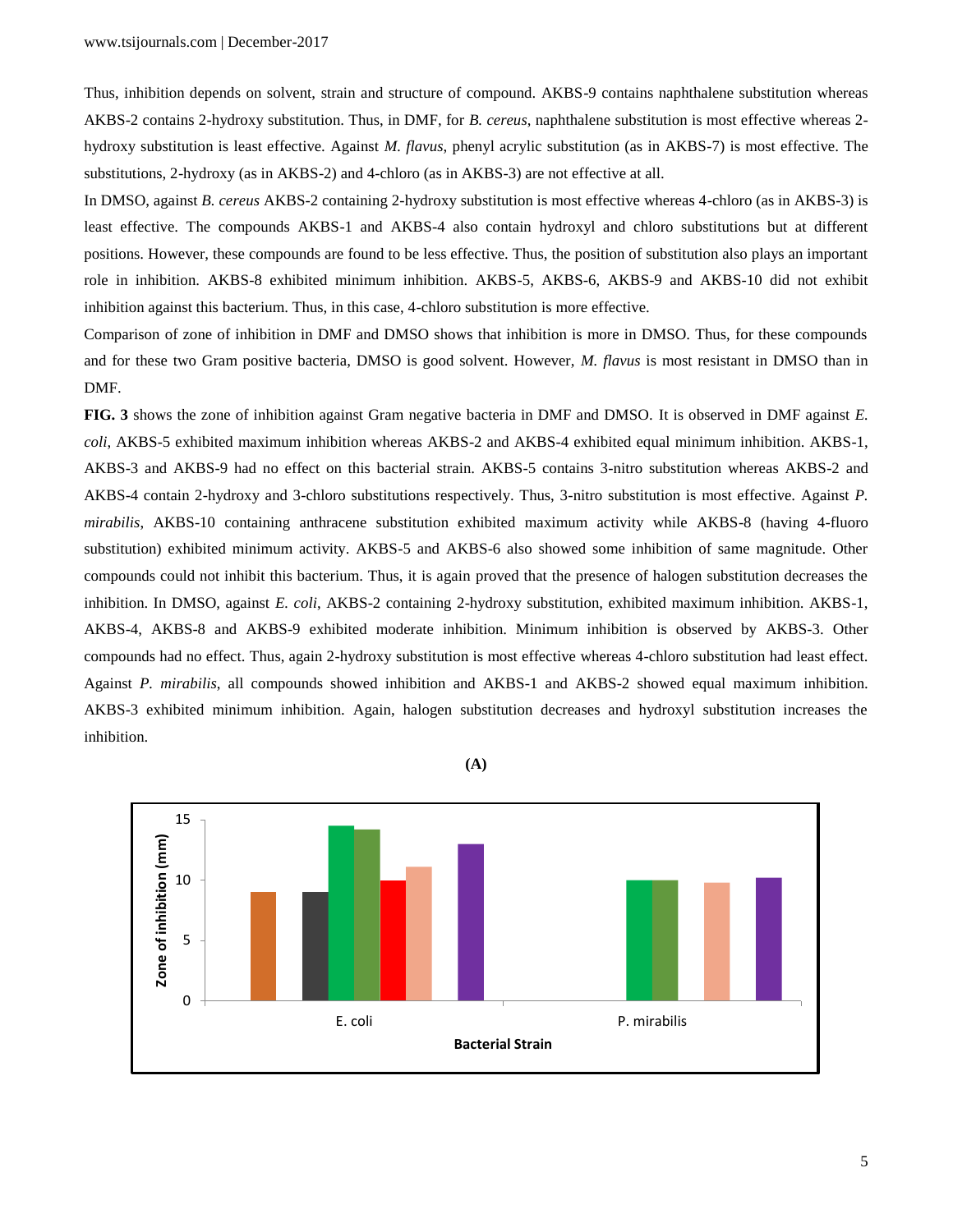

FIG. 3**. Zone of inhibition of Schiff bases against Gram negative bacteria in (A) DMF and (B) DMSO ■: AKBS-1, ■: AKBS-2, ■: AKBS-3, ■: AKBS-4, ■: AKBS-5, ■: AKBS-6, ■: AKBS-7, ■: AKBS-8, ■: AKBS-9, ■: AKBS-10.**

**FIG. 4** shows the zone of inhibition against fungal strains in DMF and DMSO. It is observed in DMF that against *C. luteolus*, only four compounds AKBS-7 to AKBS-10 exhibited inhibition. AKBS-8 and AKBS-9 exhibited equally maximum inhibition, while AKBS-7 exhibited minimum inhibition. Other compounds had no effect on this fungal strain. Against *C. tropicalis*, only AKBS-3 is found to be ineffective and maximum inhibition is exhibited by AKBS-9. AKBS-5 exhibited minimum activity. Overall, inhibition is very less for this strain as compared to *C. luteolus.* In both the strains, AKBS-9 exhibited maximum inhibition in DMF suggesting thereby that naphthalene substitution is most effective.

(A)



**(B)**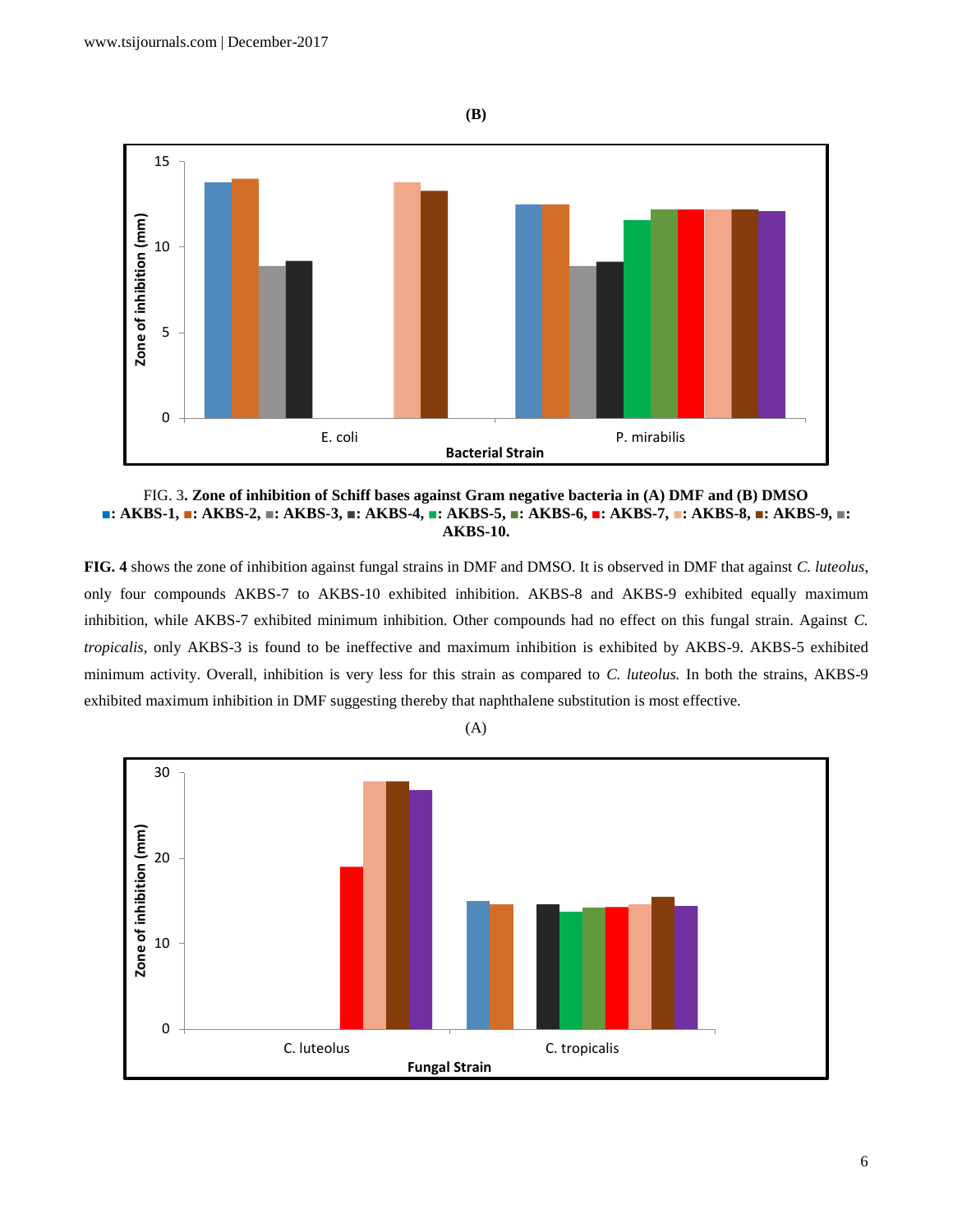

FIG. 4. **Zone of inhibition of Schiff bases against fungal strains in (A) DMF and (B) DMSO ■: AKBS-1, ■: AKBS-2, ■: AKBS-3, ■: AKBS-4, ■: AKBS-5, ■: AKBS-6, ■: AKBS-7, ■: AKBS-8, ■: AKBS-9, ■: AKBS-10.**

In DMSO, against *C. luteolus again* AKBS-8 and AKBS-9 containing 4-fluoro and naphthalene substitution respectively, exhibited maximum inhibition. Minimum effect is due to AKBS-10 containing anthracene substitution. Against *C. tropicalis*, all compounds exhibited inhibition. AKBS-1 containing p-hydroxy substitution had maximum inhibition. While AKBS-05 containing m-nitro substitution exhibited minimum activity. Thus, again hydroxy substitution is proved to be more active.

## **Thiazolidinone**

**FIG. 5** shows the zone of inhibition against Gram positive bacteria in DMF and DMSO. In DMF, against *B. cereus*, no inhibition was observed for ABT-1 whereas ABT-5 and ABT-7 exhibited maximum inhibition. Minimum inhibition is observed by ABT-2. Thus, 3-nitro (as in ABT-5) and phenyl acrylic (as in ABT-7) are more effective. Against *M. flavus*, ABT-7 and ABT-10 exhibited equal maximum inhibition. Moderate inhibition was observed by ABT-5 and ABT-8. ABT-4 showed minimum inhibition. Other compounds had no effect against this bacterial strain. So, phenyl acrylic and anthracene substitutions are more effective in this case.



**(A)**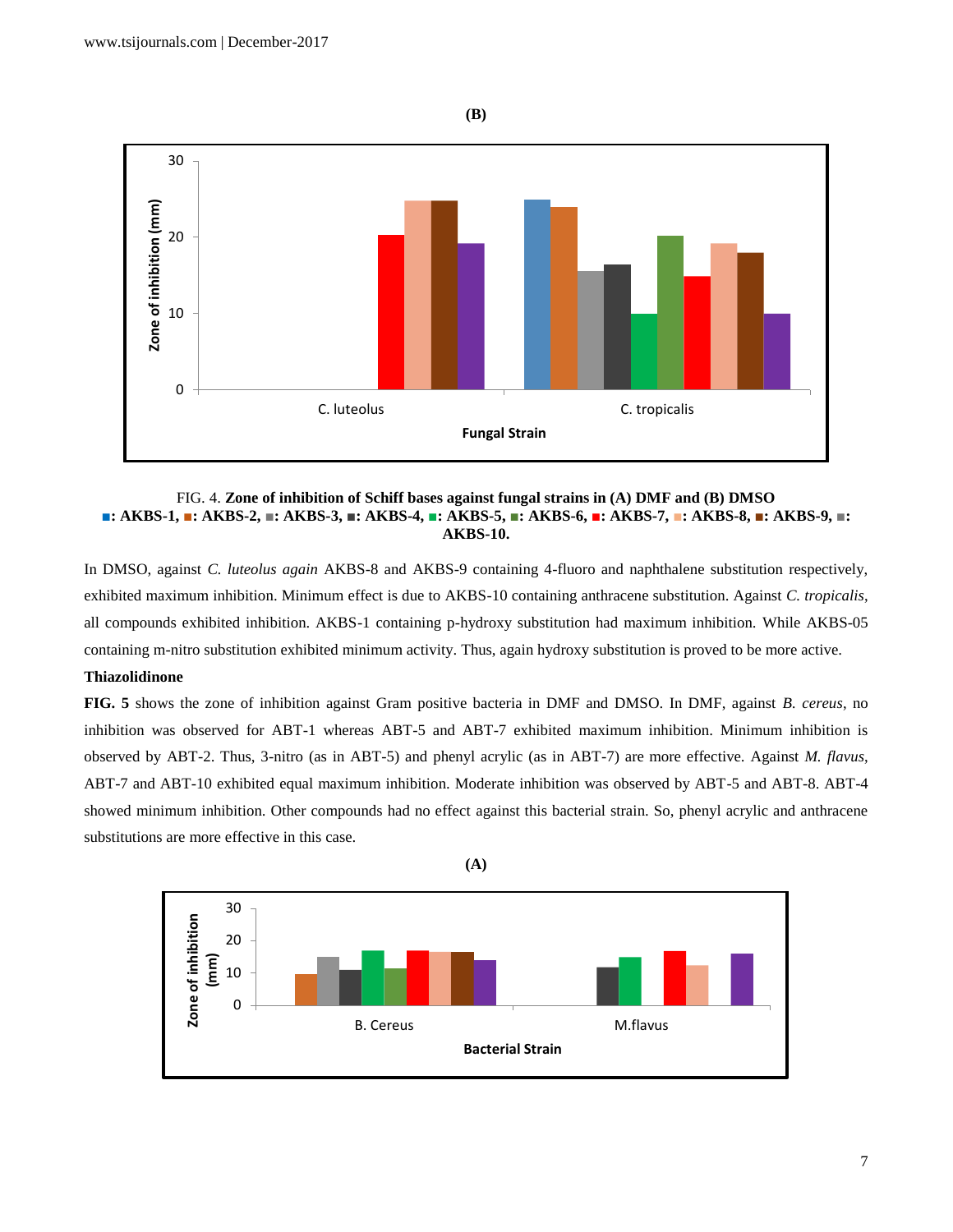**(B)**



FIG. 5. **Zone of inhibition of Thiazolidinone derivatives against Gram positive bacteria in (A) DMF and (B) DMSO ■: ABT-1, ■: ABT -2, ■: ABT -3, ■: ABT -4, ■: ABT -5, ■: ABT -6, ■: ABT -7, ■: ABT -8, ■: ABT -9, ■: ABT -10.**

In DMSO, against *B. cereus*, ABT-6 and ABT-8 had no effect. ABT-10 exhibited maximum inhibition which is followed by ABT-7. ABT-2 had minimum inhibition. Against *M. flavus*, ABT-10 exhibited maximum inhibition, while ABT-5 exhibited minimum inhibition. Other compound did not exhibit inhibition. Thus, in DMSO, against both Gram positive bacteria, anthracene substitution is most effective.

Comparison of zone of inhibition in DMF and DMSO shows that inhibition is more in DMSO. Thus, for these compounds against Gram positive bacteria, DMSO is good solvent. However, *M. flavus* is most resistant in DMSO than in DMF.

**FIG. 6** shows the zone of inhibition against Gram negative bacteria in DMF and DMSO. It is observed that in DMF against *E. coli*, ABT-8 and ABT-10 exhibited equally maximum inhibition. ABT-3, ABT-4 and ABT-6 exhibited no inhibition and ABT-2 exhibited minimum inhibition. Thus, 4-fluoro (as in ABT-8) and anthracene (as in ABT-10) are good for inhibiting this strain. Against *P. mirabilis* ABT-3 exhibited maximum inhibition. ABT-1 and ABT-2 exhibited moderate inhibition. While ABT-6 exhibited minimum inhibition. Other compound had no effect. In this case, 4-chloro substitution is good for inhibition. In DMSO, for *E. coli*, only three compounds showed inhibition. ABT-4 exhibited maximum inhibition whereas ABT-6 exhibited minimum inhibition. Thus, 3-chloro substitution is effective. Against *P. mirabilis*, all compounds showed inhibition and ABT-10 containing anthracene substitution exhibited maximum inhibition.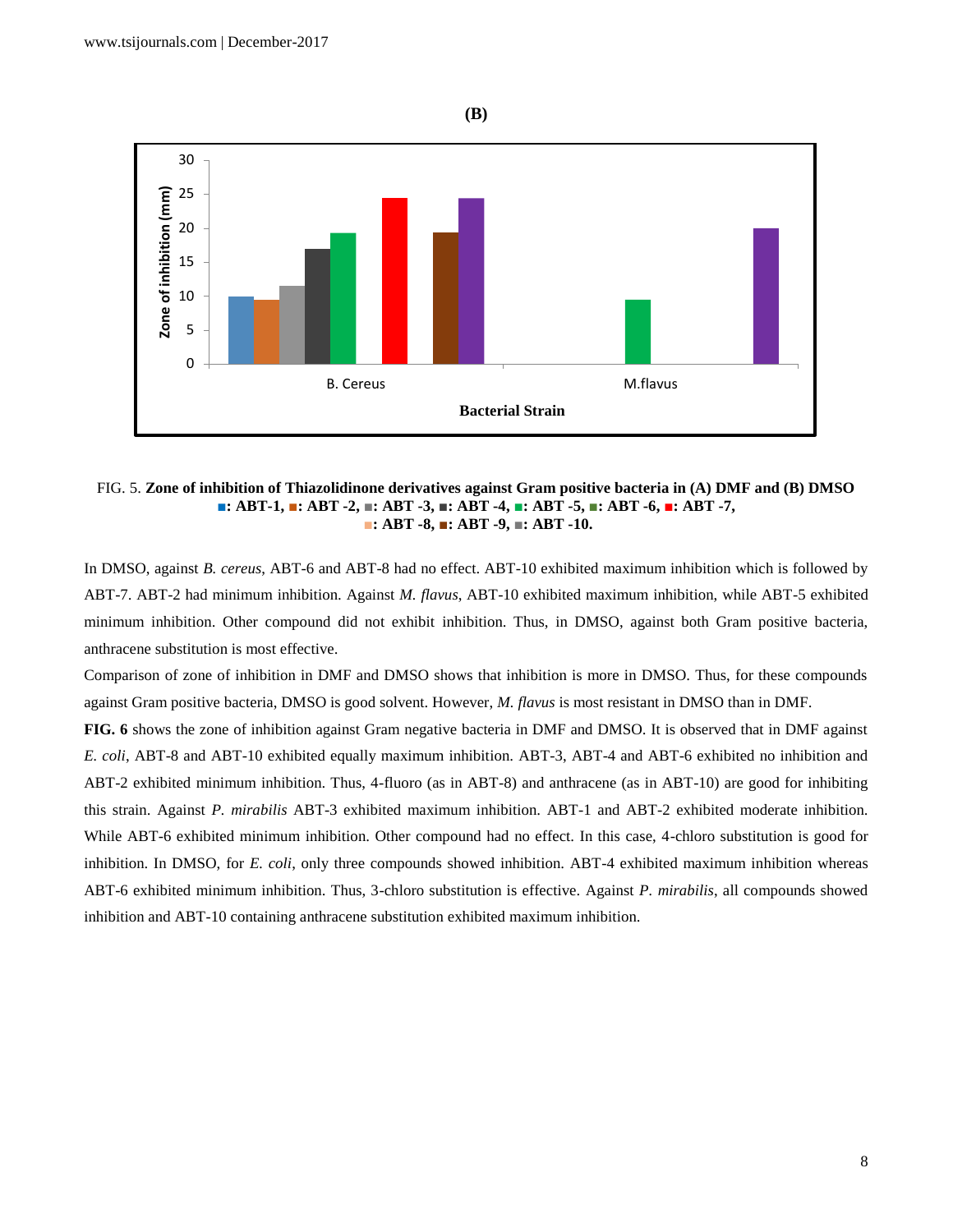

**(B)**



FIG. 6**. Zone of inhibition of Thiazolidinone derivatives against Gram negative bacteria in (A) DMF and (B) DMSO ■: ABT-1, ■: ABT -2, ■: ABT -3, ■: ABT -4, ■: ABT -5, ■: ABT -6, ■: ABT -7, ■: ABT -8, ■: ABT -9, ■: ABT -10.**

**(A)**

9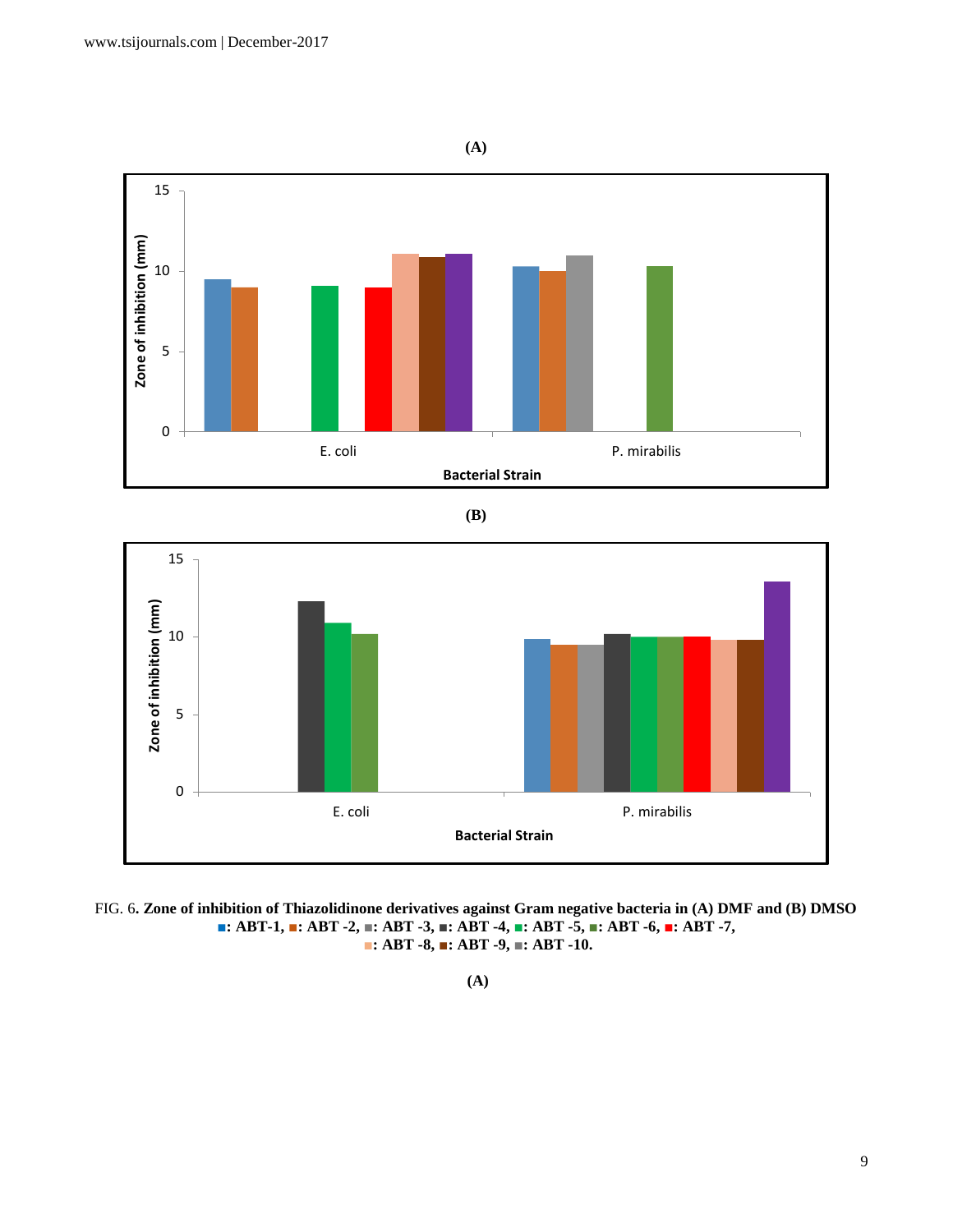







**FIG. 7** shows the zone of inhibition against fungal strains in DMF and DMSO. It is observed in DMF that against *C. luteolus*, all compounds are found to be effective and ABT-4 exhibited maximum inhibition. Minimum inhibition is observed by ABT-2. Against *C. tropicalis* also, ABT-4 exhibited maximum inhibition. Other compounds showed almost same activity. Thus, in DMF, for these two bacteria strains 3-chloro substitution is found to be most effective. In case of DMSO again for *C. luteolus,* all compounds showed inhibition and ABT-4 exhibited maximum inhibition. Against *C. tropicalis* also, ABT-4 exhibited maximum inhibition. ABT-6, ABT-9 and ABT-10 exhibited no inhibition. Thus, ABT-4 which contains m-chloro substitution is most effective for both the fungal strains in both the solvents.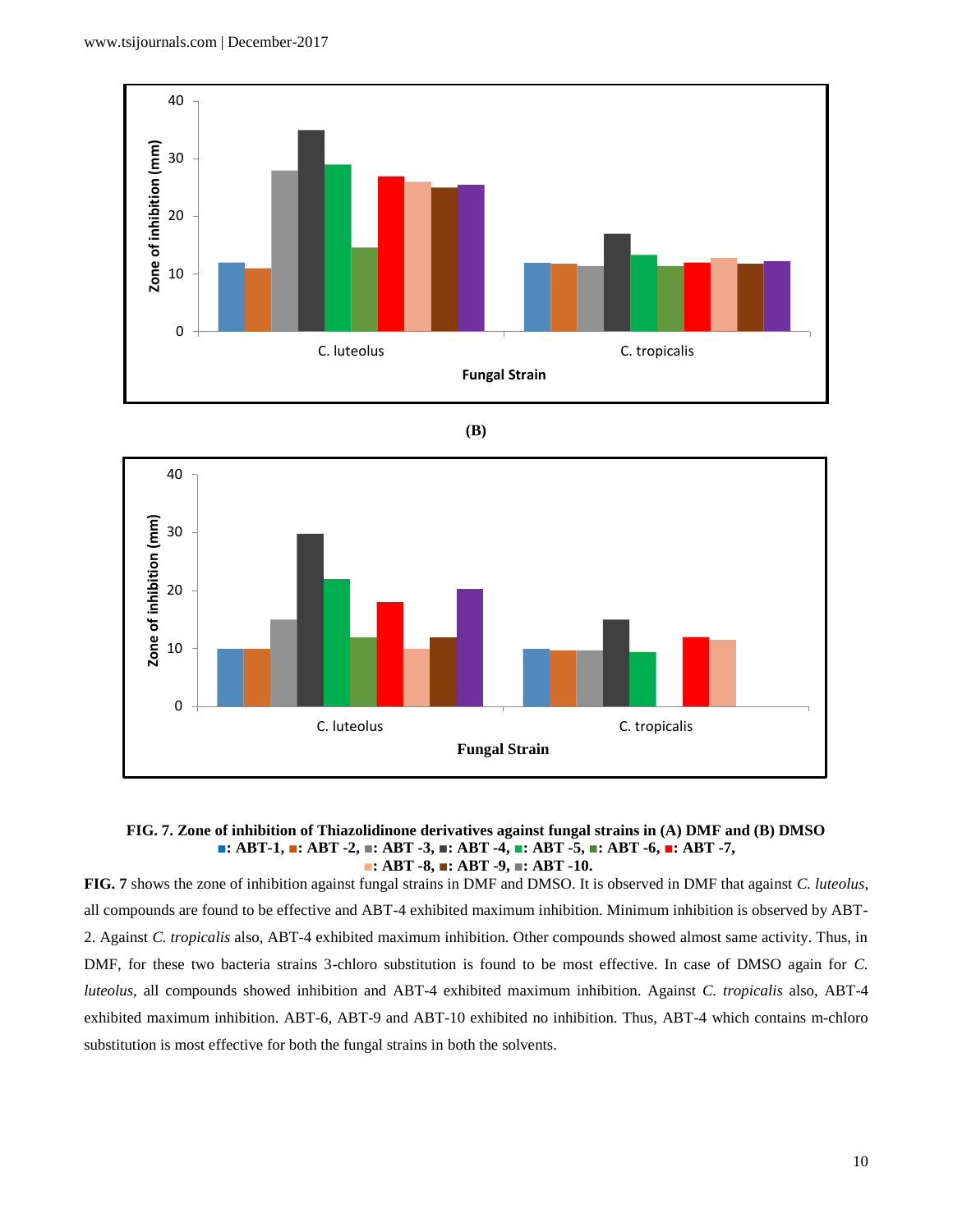### **REFERENCES**

- 1. Hutchinson I, Jennings SA, Vishnuvajjala BR, et al. Antitumor Benzothiazoles. 16. Synthesis and Pharmaceutical Properties of Antitumor 2-(4-Aminophenyl)benzothiazole Amino Acid Prodrugs. J Medicinal Chemistry, 2002;45:744-747.
- 2. Kashiyama E, Hutchinson I, Chua MS, et al. Antitumor benzothiazoles. 8. Synthesis, metabolic formation, and biological properties of the C- and N-oxidation products of antitumor 2-(4-aminophenyl)- benzothiazoles. Journal of Medicinal Chemistry, 1999;42:4172-4184.
- 3. Zuo Y, Wu Q, Su S, et al. Synthesis, Herbicidal Activity, and QSAR of Novel N-Benzothiazolyl- pyrimidine-2,4 diones as Protoporphyrinogen Oxidase Inhibitors. JAgri Food Chem, 2016;64:552-562.
- 4. Zhang X, Liu JY, Ma et al. Near-infrared fluorescence of  $\pi$ -conjugation extended benzothiazole and its a:lication for biothiol imaging in living cells. J Mat Chem B, 2016;4:6662-6669.
- 5. Chang C, Wang F, Qiang J, et al. Benzothiazole-based fluorescent sensor for hypochlorite detection and its a:lication for biological imaging. Sen Actuators B: Chemical, 2017; 243: 22-28,2017.
- <sup>6.</sup> Salarvand Z, Amirnasr M, Talebian M, et al. Enhanced corrosion resistance of mild steel in 1 M HCl solution by trace amount of 2-phenyl-benzothiazole derivatives: Experimental, quantum chemical calculations and molecular dynamics (MD) simulation studies, Corr Sci, 2017; 114: 133-145.
- 7. Baptista RMF, Isakov D, Raposo MMM, et al. Ferroelectric nanofibers with an embedded optically nonlinear benzothiazole derivative, Journal of Nano Rese, 2014 ;16: 2502.
- 8. Li J, Wang R , Yang R, et al. Iridium complexes containing 2-aryl-benzothiazole ligands: color tuning and a:lication in high-performance organic light-emitting diodes. J Mat Chem C, 2013;1: 4171-4179.
- 9. Islam SM, Roy AS, Mondal P, et al. Synthesis, catalytic oxidation and antimicrobial activity of co:er(II) Schiff base complex, J Mol Cata A,2011;336:106-114.
- 10. Adsule S, Barve V, Chen D, F. et al. Novel Schiff base co:er complexes of quinoline-2 carboxaldehyde as proteasome inhibitor in human prostate cancer cells. J Med Chem,2006;49:7242-7246.
- 11. Bhattacharjee CR, Goswami P, Pramanik HAR, et al. Reactivity of tris(acetylacetonato) iron(III) with tridentate [ONO] donor Schiff base as an access to newer mixed-ligand iron(III) complexes. Spectrochimica Acta A, 2011; 78, : 1408–1415.
- 12. H. Karaer , Gumrukcuoglu IE. Synthesis and spectral characterization of novel azo-azomethine dyes, Tur J Chem, 1999;23:67-71.
- 13. Shaker NO, El-Salam FHA, El-Sadek M, E, et al. Anionic Schiff Base amphiphiles: Synthesis, surface, biocidal and antitumor activities, J Amer Sci,2011;7:427-436.
- 14. Li Y, Zhao CP, Ma HP, et al. Design, synthesis and antimicrobial activities evaluation of Schiff base derived from secnidazole derivatives as potential FabH inhibitors. Med Chem Res, 2013;22: 4455-4458.
- 15. Mishra P, Gupta PN, Shakya A, et al. Anti-inflammatory and diuretic activity of a new class of compounds of Schiff bases of 3-amino-2-methylquinazolin-4(3H)ones. Ind J Phy Pharma, 1995;39: 169-171.
- 16. Hothi HS, Makkar A, Sharma JR et al. Synthesis and antifungal potential of Schiff bases of 2'-hydroxyacetophenone and their Cu(II) complexes. Ind J Agric Chem, 2008;41:53-58.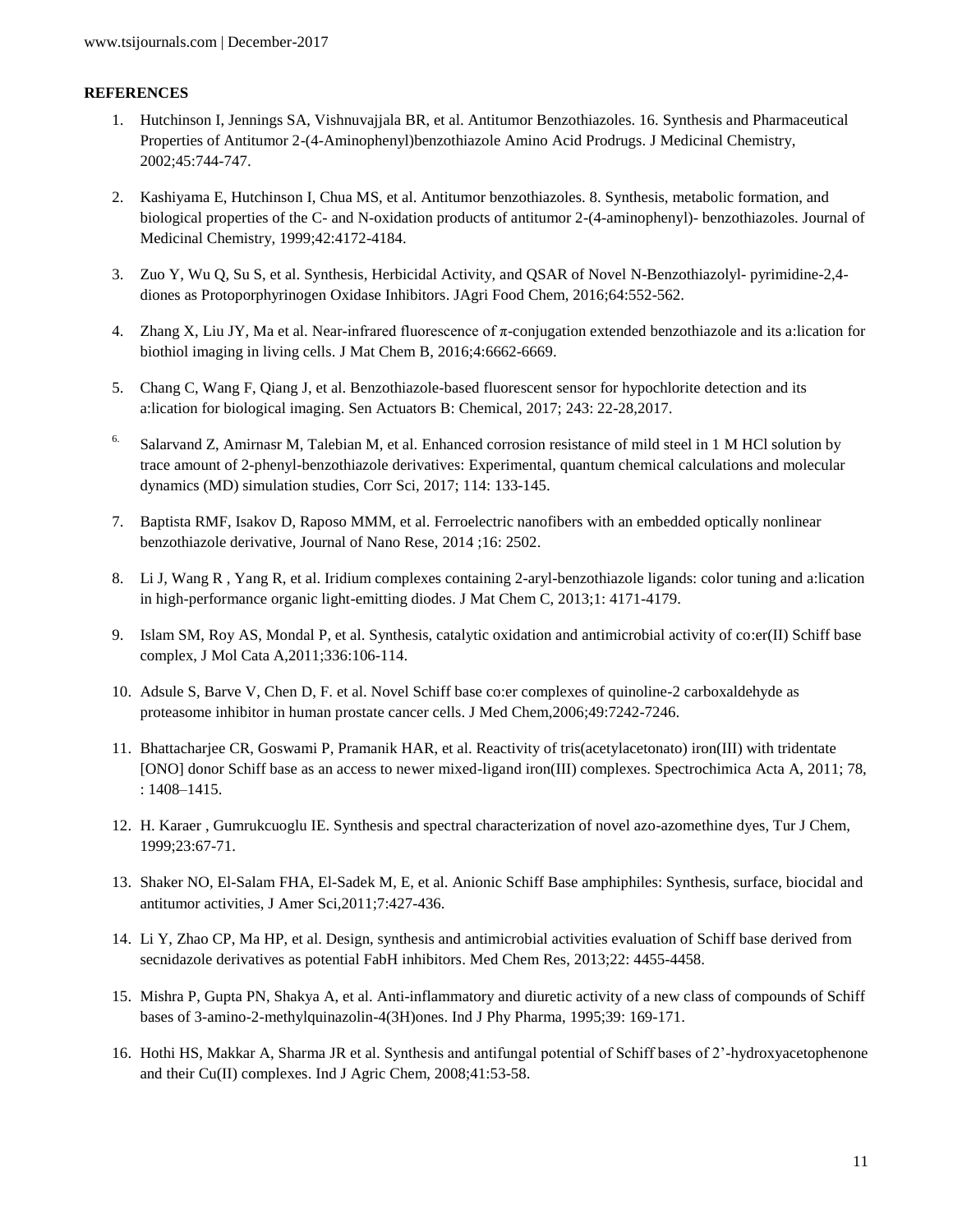- 17. Bawa S, Kumar S. Synthesis of Schiff bases of 8-methyl-tetrazolo[1,5-a]quinoline as potential anti-inflammatory and antimicrobial agents, Indian Journal of Chemistry, 2009;48: 142-145.
- 18. Shukla S, Srivastava RS, Shrivastava SK, et al. Synthesis, characterization, in vitro anticancer activity, and docking of Schiff bases of 4-amino-1,2-naphthoquinone, Medicinal Chemical Research, 2013;22: 1604-1617.
- 19. Zhang W, Shi T, Ding G, et al. Nano silica Schiff-Base Co:er(II) Complexes with Sustainable Antimicrobial Activity against Bacteria and Reduced Risk of Harm to Plant and Environment. ACS Sustainable Chem Eng, 2017;5:502-509.
- 20. Song S, Liu S. Preparation of an corrosion inhibitor-Schiff bases for metal and the analysis of its structure. Ziran Kexueban, 2004;32: 101-103.
- 21. Pilecki M, Marczewski Z, Gora J. Schiff bases and their a:lication in perfumery. Kosmetyki, 1984;28:223-227.
- 22. Abuamer KM, Maihub AA, El-Ajaily MM, et al. The Role of Aromatic Schiff Bases in the Dyes Techniques, Int J Org Chem, 2014;4:9.
- 23. Euler HV, Hasselquist H. The Structure and Stability of Schiff bases and their intermediates. Arkiv foer Kemi, 1953;6:287-292.
- 24. Saxsena RK, Srivastava SK. Synthesis and antibacterial activity of azomethines and thiazolidinone derivatives of benzimidazoles. J Ind Chem Soc, 1987;64:446-448.
- 25. Lata K, Prakash A. Synthesis and biological evaluation of 4-thiazolidinones and their ketoazomethines. Ori J Chem, 2006;22:717-718.
- 26. Cowper AJ, Astik R, Thaker KA. Preparation of 4-thiazolidinones as potential drugs. J Ins Chem, 1981;53:111-114.
- 27. Patel YS, Patel KD, Patel HS. Spectral and antimicrobial studies on novel ligand and its co-ordination polymers. J Saudi Chem Soc, 2016: S300–S305.
- 28. Shebl M. Synthesis, spectroscopic characterization and antimicrobial activity of binuclear metal complexes of a new asymmetrical Schiff base ligand: DNA binding affinity of co:er(II) complexes, Spectro Acta Part A: Molecular and Biomol Spectro, 2014;117:127–137.
- 29. Gaikwad NJ, Agrawal SB. Substituted 4-thiazolidinones as anticonvulsants. Ind Drug, 1997;34: 542-43.
- 30. Roy RU, Desai KR. Anticancer evaluation of azetidinone and thiazolidinone derivatives of quinolone. Int Journal of Chemical Sciences, 2005;3:529-536.
- 31. Shukla SK, Singh SP, Awasthi LP, et al. Synthesis of substituted 3-aminomethyl-5-nitrobenzylidene-4 thiazolidinone-2-thiones as potential antiviral agents. Ind J Pharma Sci, 1982;44:153-155.
- 32. Rao VR, Kumar PV, Reddy R, et al. Synthesis and evaluation of anticancer and antiviral activity of some 2-aryl-3- [4-(2-oxo-2H-1-benzopyran-3- yl)-2-thiazolyl]-5-methyl-4-thiazolidinones. Heterocyclic Comm, 2005;11: 273-284.
- 33. Desai SB, Desai PB, Desai R. Synthesis of some new heterocyclic compounds and their insecticidal and herbicidal activity. Oriental J Chem, 1999;15:499-504.
- 34. Bhatt JJ, Shah BR, Shah HP, et al. Synthesis of anti-HIV, anticancer and antitubercular 4-oxothiazolidines, 2-imino-4-oxo-thiazolidines and their 5-arylidine derivatives. Ind J Chem, 1994;33:189-192.